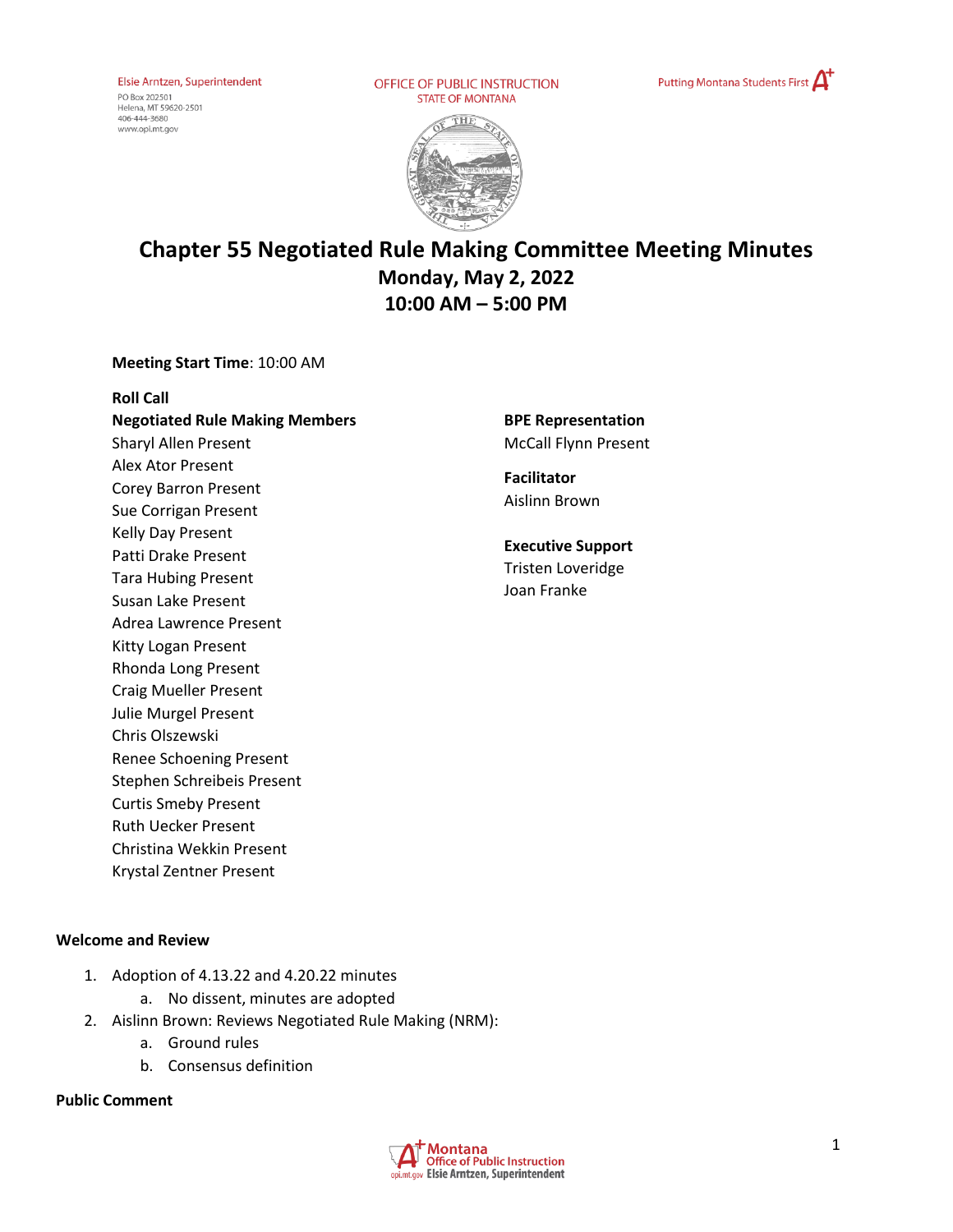1. No public Comment given

# **Discussion of Definitions 10.55.602**

- 1. Pupil Instruction Day
	- a. No dissent, Adopted by committee
- 2. Pupil instruction-related (PIR)Day
	- a. MCA coaches' convention in the summer, there are districts that recognize it. Not sure this definition gives the same level of flexibility.
	- b. This definition has not been changed from the previous.
	- c. This does fall in line with the fall service training.
	- d. No dissent, adopted by the committee
- 3. School
	- a. Does this need to include transitional Kindergarten in the language? Sees it as a component of this but is not sure what legal complications may come with this.
	- b. We should look into this. Should also look at attendance centers. Some schools are attendance centers. Need clarification around this. Propose to table rule until a legal review can be done.
	- c. No dissent, tabled
- 4. School administrator
	- a. No dissent, adopted by the committee
- 5. School district
	- a. No dissent, adopted by the committee
- 6. School system
	- a. Could be a good place for an attendance center. Proposes under (d). also proposes to include transitional kindergarten here (c).
	- b. Proposes we include a definition to encompass informal language used to identify the use of all exceptional circumstance's terms.
	- c. Would need to refer to MCA to ensure it is done properly.
	- d. No dissent tabled
- 7. Self-study
	- a. Provides context behind the definition if indeed a district provides a self-assessment, it is a potential for schools to do a self-study to do their own accreditation.
	- b. Aislinn Brown: if NRM chooses not to adopt something with Self-study, can come back and address later
	- c. No dissent, adopted by the committee
- 8. Specialist
	- a. There have been questions about curriculum specialists. Currently, you must have a class 3 license to be a curriculum specialist. Something for consideration is if someone does not have or want an administrator license but has a master's and wants to be a curriculum specialist do we want to allow that here.
	- b. Was this addressed in 57 at all? No, still a class 3
	- c. Do SLP, do they fit in as a specialist? There are a couple of others that do like: speech-language therapists and pathologists are licensed through DLI, not the OPI are considered specialists they have a different license.
	- d. Keeping class 7 in mind as well since they are a specialist as well.
	- e. Right now they have three administrators that are defined in statute Principals, Curriculum Directors, and Superintendent there is a lot of opportunity in districts that have master's degrees that don't have admin but have. a classroom focus. So, we put teachers on special assignments. Could be useful to have

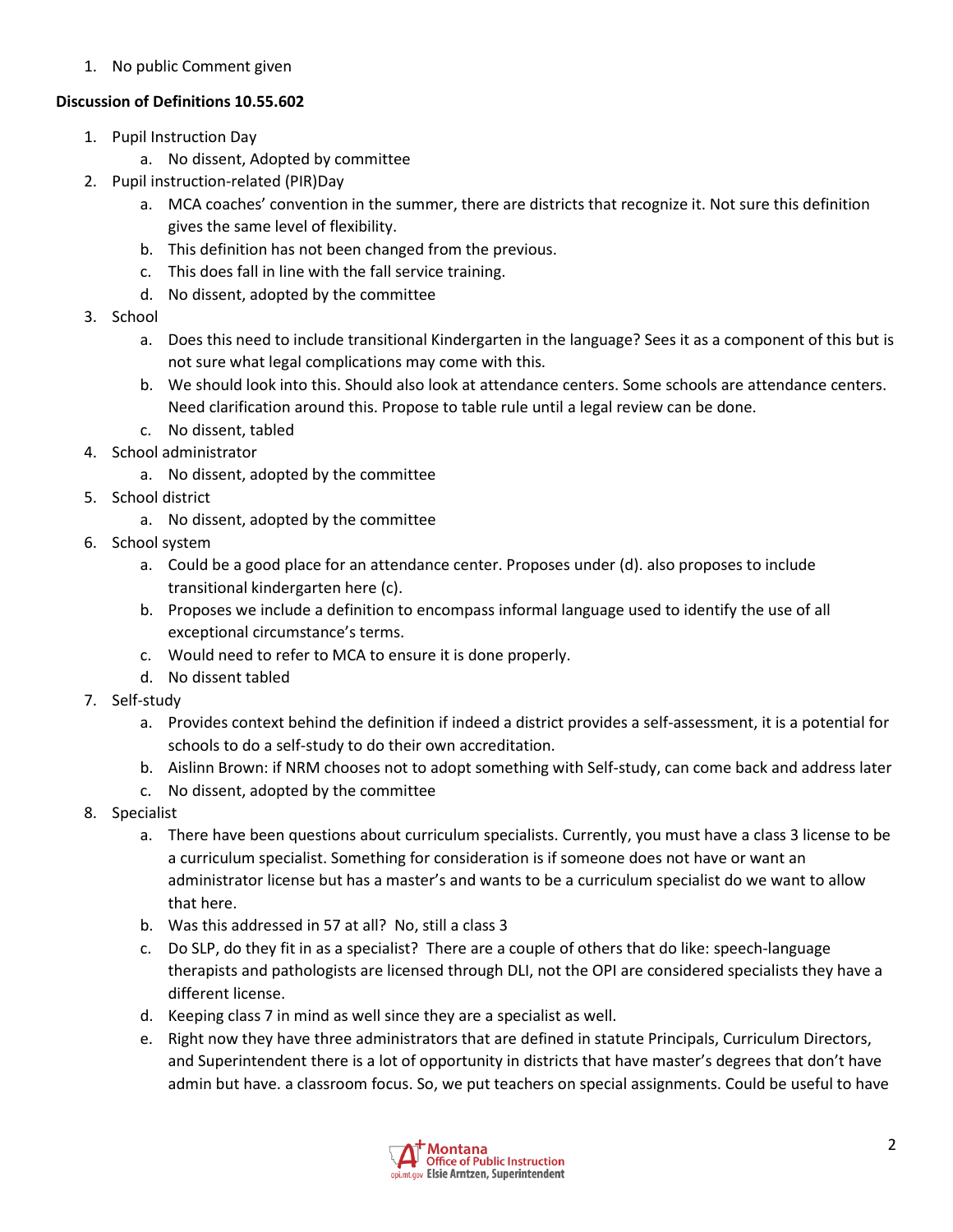a special designation. Doesn't know if we need a special designation as many already have a master's in it.

- f. Thinking of terminology like a curriculum director versus curriculum specialist, like a teacher on special assignment. Doesn't mind the idea but doesn't know if it needs to be included in the definition
- g. Adrea Lawrence: would point out that we have an EDS degree that is an education specialist. Clarity on this definition is important. Proposal to table.
- h. No dissent, tabled by a committee

# 9. State accountability system

- a. Five indicators. 4 federally mandated and academically based. A 5<sup>th</sup> Montana flex indicator that is defined: college and career readiness, attendance, STEAM. Wonder if the academic term includes all the measures that are included. In the State plan, it asks that we add in the fifth indicator, we should consider adding a school climate survey, and is not sure it's an academic measure. Goes beyond the academic with the accountability system.
- b. State accreditation system has two accreditation standards. The first is the assurance standards and the second is student performance standards measured by student proficiency assessments.
- c. The task force has been considering the second indicator based on growth. The group has been looking if we should be looking at student performance standards to also consider growth. They feel like growth is equally as important as the level of proficiency.
- d. Terminology of annual meaningful differentiation process does mean something. point of the which schools need more support. It is a key component of the system.
- e. Consensus
	- i. No dissent, adopted as revised
- 10. Student growth
	- a. The task force may be coming forward with a recommendation to include student growth. They have also discussed student learning which encompasses growth, learning progression, and proficiency. They prefer the term growth over achievement. Growth is not an achievement.
	- b. Proposal for the first part of the sentence was to try and tie it into proficiency-based models, especially with proficiency-based. Thinks it best to include state or local measures. In favor of replacing the first part of the definition and leaving the second part.
	- c. yes can take it back to the task force but it does encapsulate their thinking.
	- d. Consensus
		- i. No dissent, adopted by the committee
- 11. Student performance standards
	- a. Ok for now but may need to come back if we see a change.
	- b. Discussed having additional things we measure regarding student performance. Hopes to see a change here.
	- c. Proposal to table this until more information is forthcoming.
	- d. Consensus
		- i. No dissent, tabled
- 12. Superintendent
	- a. Could hold the superintendent endorsement and not be employed as a superintendent. Proposes to strike the employed as superintendent language.
	- b. Wonders if the ARM is referencing an individual who is employed and has the license, not potential employed but holds a license.
	- c. Would be the same applicability. When we say, "and is employed." may give the illusion that if you have the license you need to be employed as a superintendent.
	- d. Would assign rather than employed. Just thinking of the purpose of the ARM and the rest of the chapter

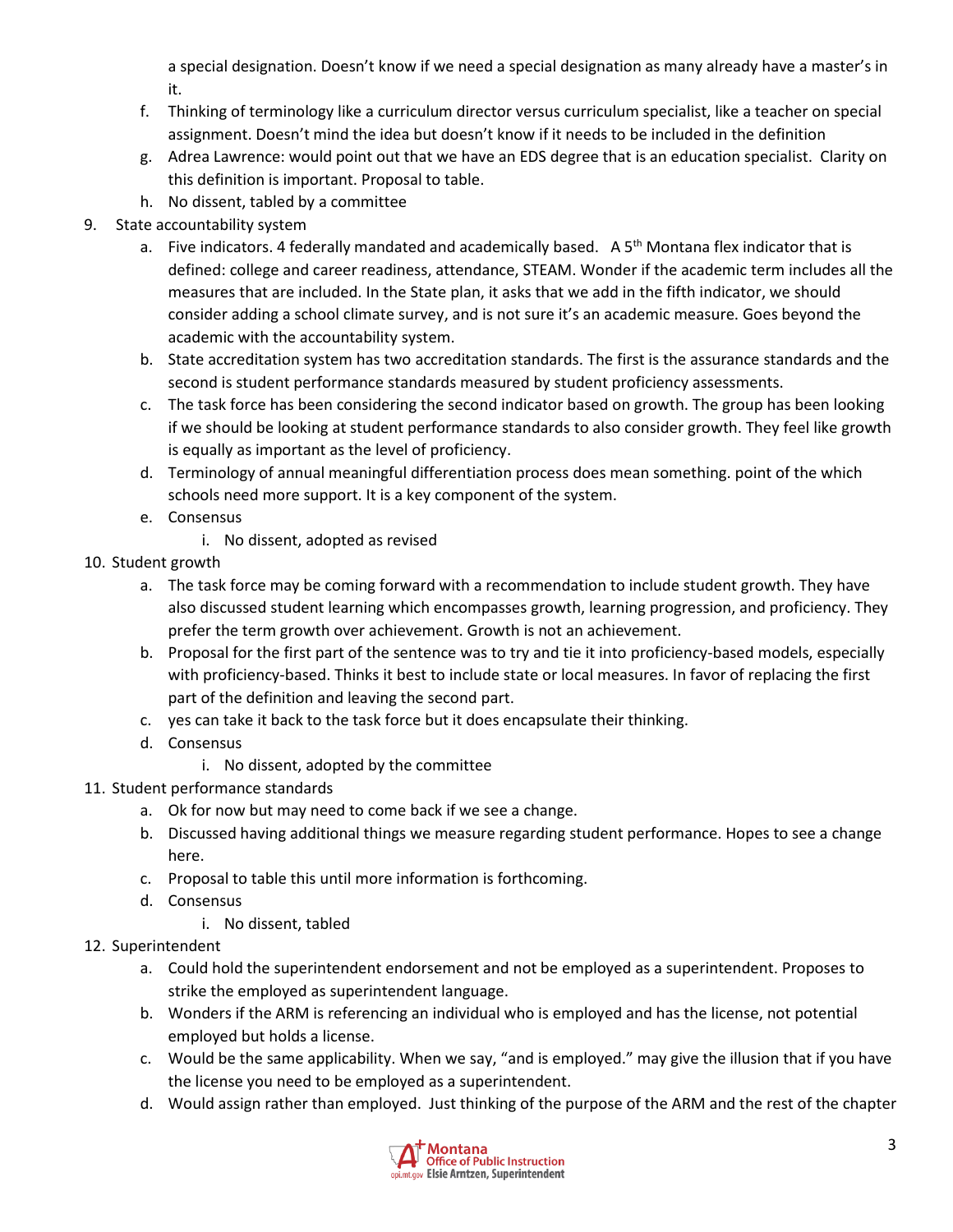- e. This seems to be defining a role in a school district. Could say the same about a lot of different licenses. Someone could hold a license and not be actively engaged in that role.
- f. Maybe would help to give an example of the use of the term in the rule.
- g. Also found in the statute, MCA 20-4-402 is the duties of a district superintendent or a county principal. Duties of a county superintendent or high school principal and gives verbiage of present tense. ARM 10.55.702 references they should perform administrative duties in accordance with the statutes just provided. The district superintendent shall be appropriately licensed and endorsed under state or Board of Education Rules or in the internship program.
- h. 702 does describe well and this definition covers all that is in 702 this could go either way.
- i. Just pointing out what may be a misnomer in the rule.
- j. Strike and who is employed. You can hold the endorsement and not be employed. Statute and ARM identify the necessary duties of that role.
- k. Consensus
	- i. No dissent, adopted by the committee
- 13. Synchronous
	- a. Makes her think about this past school year and the difference between remote learning and virtual learning. Distant learning and remote learning. Should NRM consider a definition for remote learning? Distance learning is already defined
	- b. Where would we include this in the rule? Any ideas where to include it?
	- c. Important to think about why we're adding a definition and where it would go. Thoughtful about not giving the group more work at the end of the day.
	- d. Any reason example includes physical classrooms?
	- e. Sometimes the students are in physical classrooms and a teacher is streaming into the classroom?
	- f. When we enter this world we're talking about synchronous or asynchronous. synchronous is all at the same time.
	- g. Is anyone using video conferencing? Or online web-based? Between online, synchronous, asynchronous, and remote. Table this?
	- h. Do we need examples? Get rid of examples?
	- i. Do we need the term?
	- j. 10.55.3 has this term, 907 (3)c
	- k. Asynchronous refers to online courses offered on LMS (Moodle, Google classroom)
	- l. Doesn't want to remove the definition
	- m. Need to include something in, partly because someone will ask down the road.
	- n. Proposal: remove examples
	- o. Consensus
		- i. No dissent, adopted by the committee
- 14. Targeted Support and Improvement
	- a. Consensus
		- i. No dissent, adopted by the committee
- 15. Teacher
	- a. Consensus
		- i. No dissent, adopted by the committee
- 16. Technology-delivered learning
	- a. Consensus
		- i. No dissent, adopted by the committee
- 17. Transformational learning
	- a. Consensus

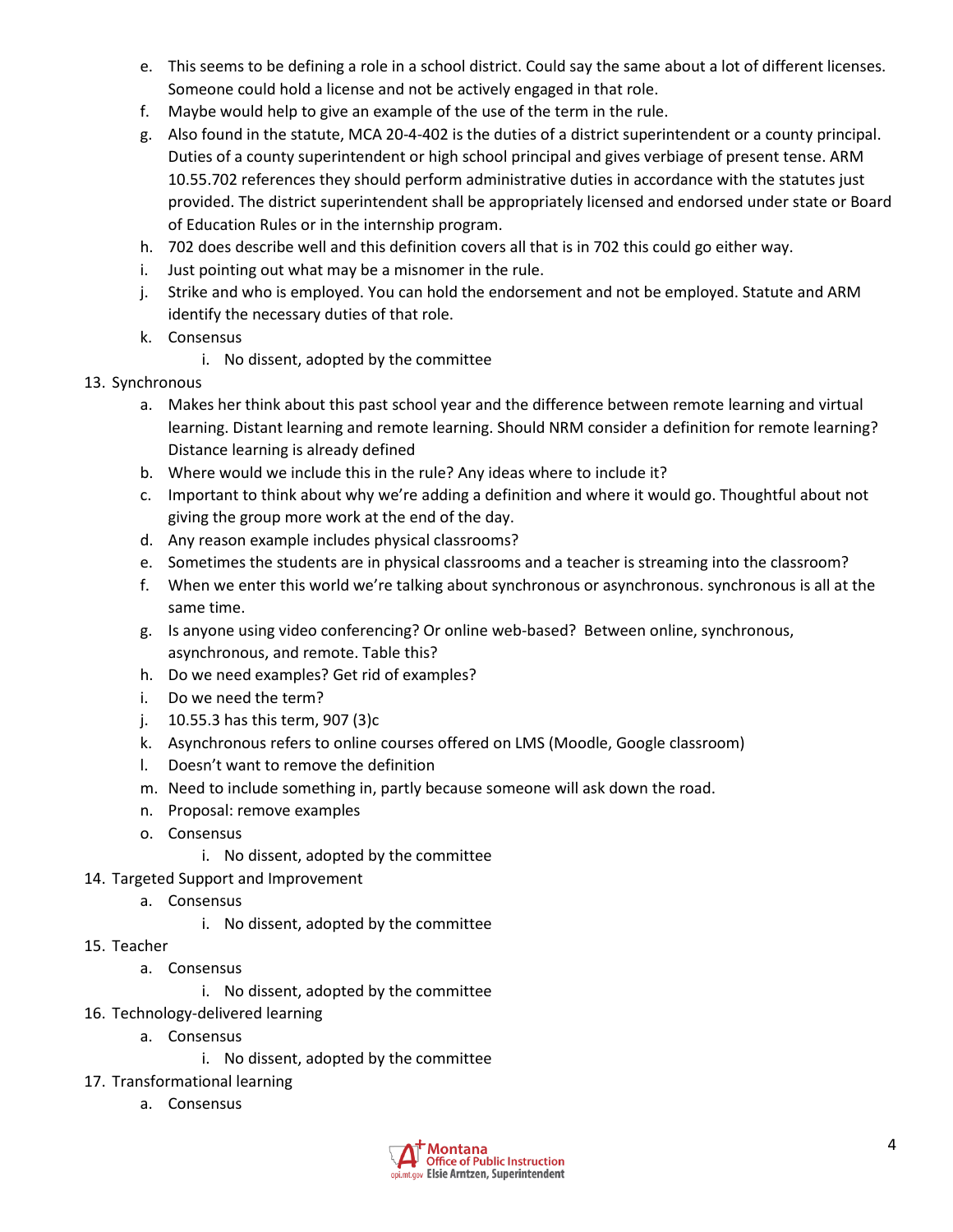- i. No dissent, adopted by the committee
- 18. Universal Support
	- a. Consensus
		- i. No dissent, adopted by the committee
- 19. Variance to standard
	- a. Consensus
		- i. No dissent, adopted by the committee
- 20. Whole School, Whole Community, Whole Child model
	- a. Important we find this in CDC and if CDC is a propensity to change to the question asked earlier. It could be a different term in the future.
	- b. Consensus
		- i. No dissent, adopted by the committee
- 21. Work-based learning
	- a. Consensus
		- i. No dissent, adopted by the committee

## **Reviews Ch55 School Quality Task Force discussions to this point.**

## 5 recommendations

- 1. Staffing Ratios for librarians. Proposing to change the ratio to a 1 to 500 based upon a school system enrollment. Increase the school systems under 150 to provide flexibility to use the consortium models.
- 2. Graduation Requirements. Social studies need to include a half unit of civics or government. Basic Education Programs Elementary, Middle School, and High School. Discuss a consistent model as students move forward. Incorporation of reading and writing in all aspects of a student's day.
- 3. Staffing Ratios for Counselors looking at a ratio of 1 to 300.
- 4. Variances to Standards Pulling the Charter School rules out to own
- 5. Taking out that the local board of trustees is the control and supervision of local schools. Strengthen local control.

## **Breakout Groups for Tabled Rules**

- 1. Alternative education
	- a. Provides proposed definition to the NRM means A learner-centered system that ensures maximum flexibilities from which the student circumstances drive the educational opportunities.
	- b. Did the group think about whether it needs to be a part of a school system?
	- c. Did not have that conversation. Is it important?
	- d. Gives examples: Student wanted to pursue a course not found in the United States, found it in Australia. Students have unique circumstances children that need to work, allows for flexibility.
	- e. Is it implied that the school system awarded would credit? Does it help or hinder flexibility?
	- f. Not sure an accredited school is implied in this definition. Would welcome additional discussion on this.
	- g. All the items in 10.55 are about an accredited school. It has not been identified in any of the others because all are components of being an accredited school district or system.
	- h. In alternative education, a different meaning could be construed.
	- i. Proposal "as approved by a local district" or local board of trustees.
	- j. Alternative education has transitioned a lot since long ago when it was a place for high at-risk children. Alternative education means different options to meet the needs of students. Districts are already

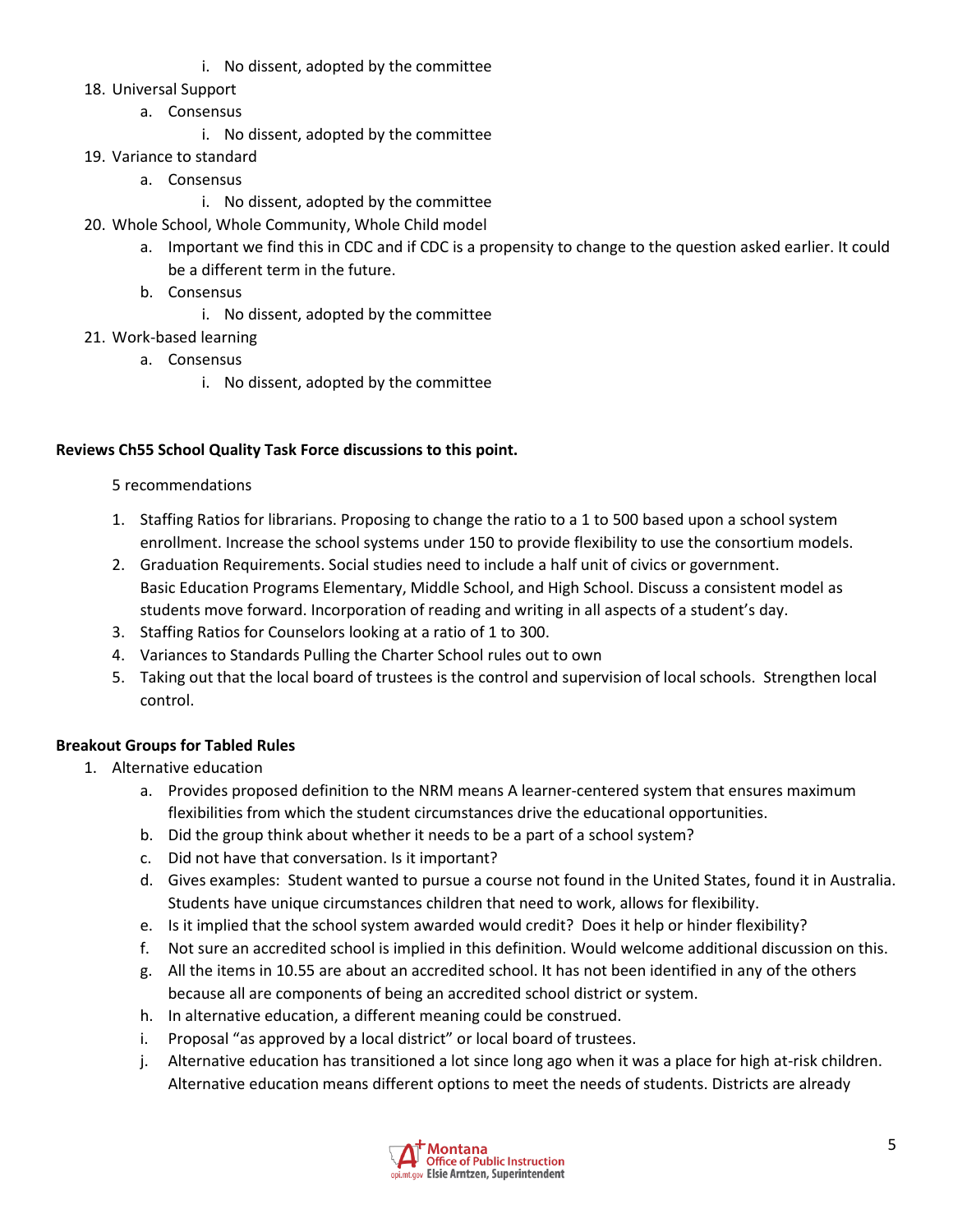looking at how to provide different options. We need to think about what we want and need in accreditation standards today.

- k. Doesn't know if we need to include either the local district or trustees but if the NRM wants to include it she would like to see the local level for decision making.
- l. No dissent, adopted by the committee
- 2. Alternative Learning methods
	- a. Proposed Definition: Alternative learning methods acknowledge the learner in all children and can inspire the creation of curriculum or proficiency measures that are responsive to the student's unique needs and promote student voice and learner agency.
	- b. What is a learner agency? Learner Agency means the student has a choice, the ability to drive their learning through choice. Moving the transition from adult-centered to student-centered learning.
	- c. Learner based agencies are frequently connected in models
	- d. If this is a definition of learning methods, why are we talking about the creation of efficiency and curriculum models doesn't mean learning methods. Interpreting it in a way the writers didn't intend? Do we need a definition for alternative learning methods? We could lump all inquiry-driven learning methods into this, which might be an alternative for one teacher and mainstream for another.
	- e. Has the task force been discussing alternative learning methods? Not around alternative just around proficiency-based and thinking not just about credits but around different ways students can demonstrate credit. It is a bigger umbrella not in the weeds this far. Part of the reason to include this is statute around the notion to strengthen local control and increase opportunities for pupils. Strengthen local control in 701 toward the idea of proficiency-based learning. Providing students opportunities to own their learning.
	- f. Concurs with comments. Alternative learning methods acknowledge that whatever methods take place they need to offer a depth of flexibility to the classroom, learner, and district.
	- g. Could argue that those are mainstream methods depending on the future. Proposes to table this and consider striking the definition. Perhaps we need to see how it interacts with the rule.
	- h. Proposal to table until substantive rule discussion.
	- i. Tabled for substantive rule discussion.
- 3. College and Career Readiness
	- a. Proposed definition: Acquiring the Skills knowledge and dispositions to be a productive member of society in a way that is meaningful to the student.
	- b. What is the thought process behind striking "and abilities"? The team believes the word abilities show up in dispositions. The ability to be flexible, humble, and teachable, and the ability to self-regulate.
	- c. Abilities fit in the skills and dispositions component.
	- d. Would like to hear more about" as a productive member of society in a way that is meaningful to the student"
	- e. Whether the student chose college or a career, or a combination, the meaningfulness is for the student.
	- f. Looking at the proposed definition, it was lengthier. To clearly articulate what they want to accomplish short and long term after leaving the school system.
	- g. By striking in a way that is meaningful to the student. Does that change the definition of trying to establish what is meaningful to the student language and where it fits?
	- h. Discussed a lot about channeling the definition to the student. Kept it in definition to keep it studentcentered.
	- i. Goes back to the conversations on how we define student success. Capture that not everyone is the same and wanted to be inclusive of students that have special needs or disabilities.
	- j. No dissent, adopted by the committee
- 4. College and career readiness indicator

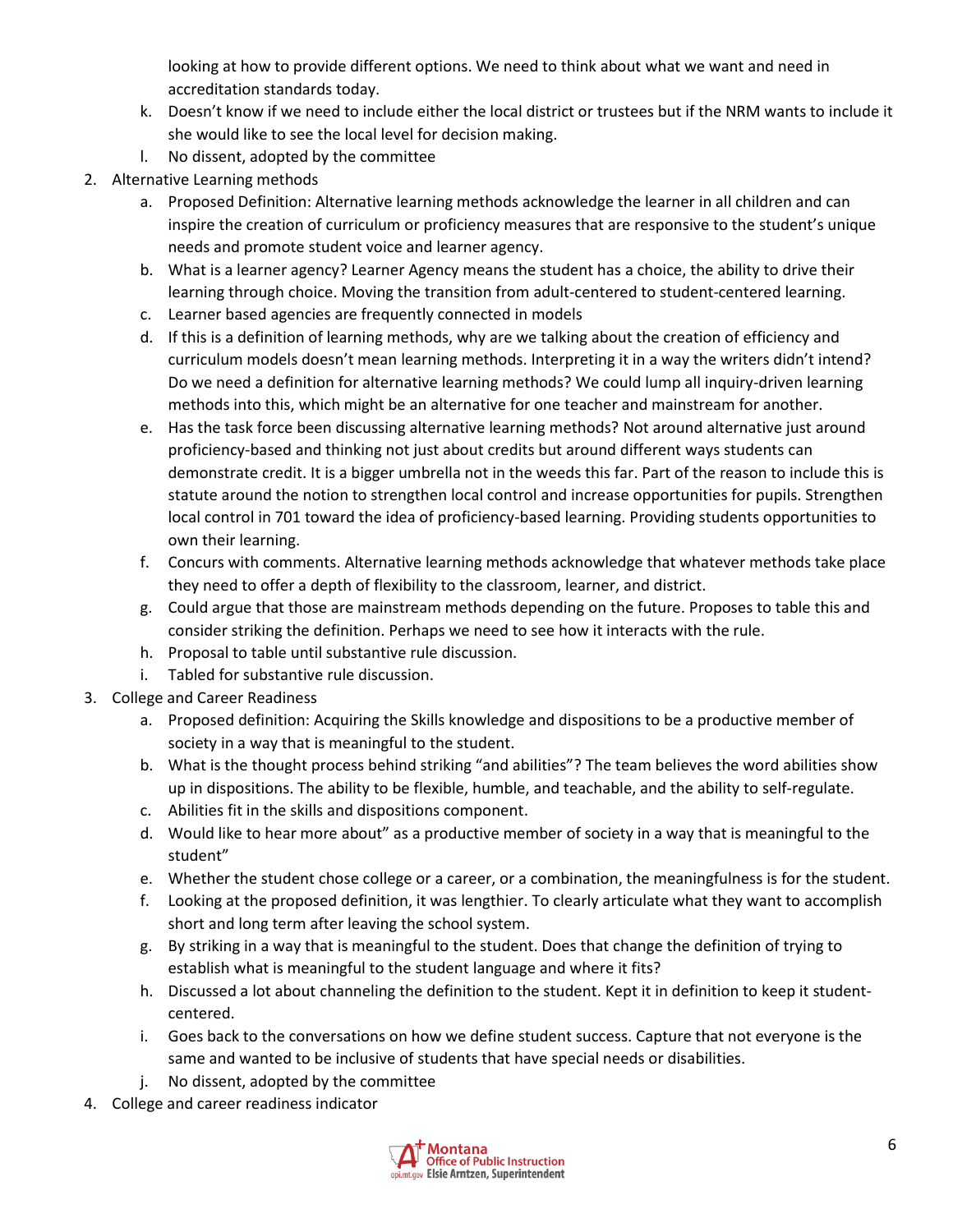- a. Shares proposed definition: Measure the growth in students' knowledge, skills, and dispositions with the focus on their short-term and long-term goals.
- b. Just the measures of their growth or the attainment and growth? Are you measuring their growth towards their goals or the attainment of their goals? Or both?
- c. Is there an instrument that is being used to measure college and career readiness? Or Is this something that the state or local districts would need to develop?
- d. Indicator was lending itself more toward an instrument survey instrument or pre and post-work or growth in the students' work it is important to use instrument to indicate that districts should be looking at the instrument by which they measure.
- e. In the fifth indicator of required federally measurements does measure college and career readiness by four points currently: using the ACT in math and ELA, CTE ASMAB, and dual enrollment.
- f. Is it instrument or instruments? Is there any indication of what that instrument is? The Governor's office and the state chamber of commerce are in discussion about reinstating ACT work keys. There are a lot of ACT indicators and crosswalks that it is for both college and career readiness. The majority of students don't go/finish college but still take the ACT so it is a valid indicator of both college and career readiness.
- g. Proposed language of "multiple measures based of the attainment and growth based upon the student skills.
- h. Attainment and growth, does the NRM want to include or instead of and? Students with IEPs may not attain their goals but want to include their growth. And/or?
- i. No dissent, adopted by the committee
- 5. Community engagement
	- a. Shares proposed definition: Organized groups that may create partnerships with schools share resources and volunteer to support student learning development and health-related activities.
	- b. if 17 and 28 were discussed to combine the definitions? Felt to have 2 definitions. Hard to define individually at a state level rather than group together and try to define details that might be applied separately.
	- c. We're seeing family and community engagement used interchangeably more and more. They are not independent anymore. The way we have described may be seen more as activities that the community supports rather than actual equal partners for the student outcomes.
	- d. Likes the separation because family engagement is a crucial part, more so than the community. Is concerned with the community engagement definition. Some community groups will say that they support student learning development and health-related activities but may not mesh with school priorities. Is there something we can add to show that community engagement groups share school priorities? That would be open to the local school board policies.
	- e. Had looked at the past discussion of trying to combine them. The group decided that it would be easiest to have two separate definitions for this as it is difficult to define on their own. …
	- f. When we look at 10.55.701 it does indicate under (m) "comprehensive family engagement…" in alignment with family and goals. The way it is written would be good to think about them separately as definitions.
	- g. Is organized groups too restrictive? Does community engagement need to be an organized group?
	- h. Used organized groups to make it a broader definition. Proposes to strike organized
	- i. Proposes language "is the creation of meaningful partnerships"
	- j. Did we mean to take members out? Take group out.
	- k. Who defines meaningful?
	- l. Defining too specifically would go backwards. Usually create an MOU between the business partner, school, and the family for the learner outcomes for the internship could like.

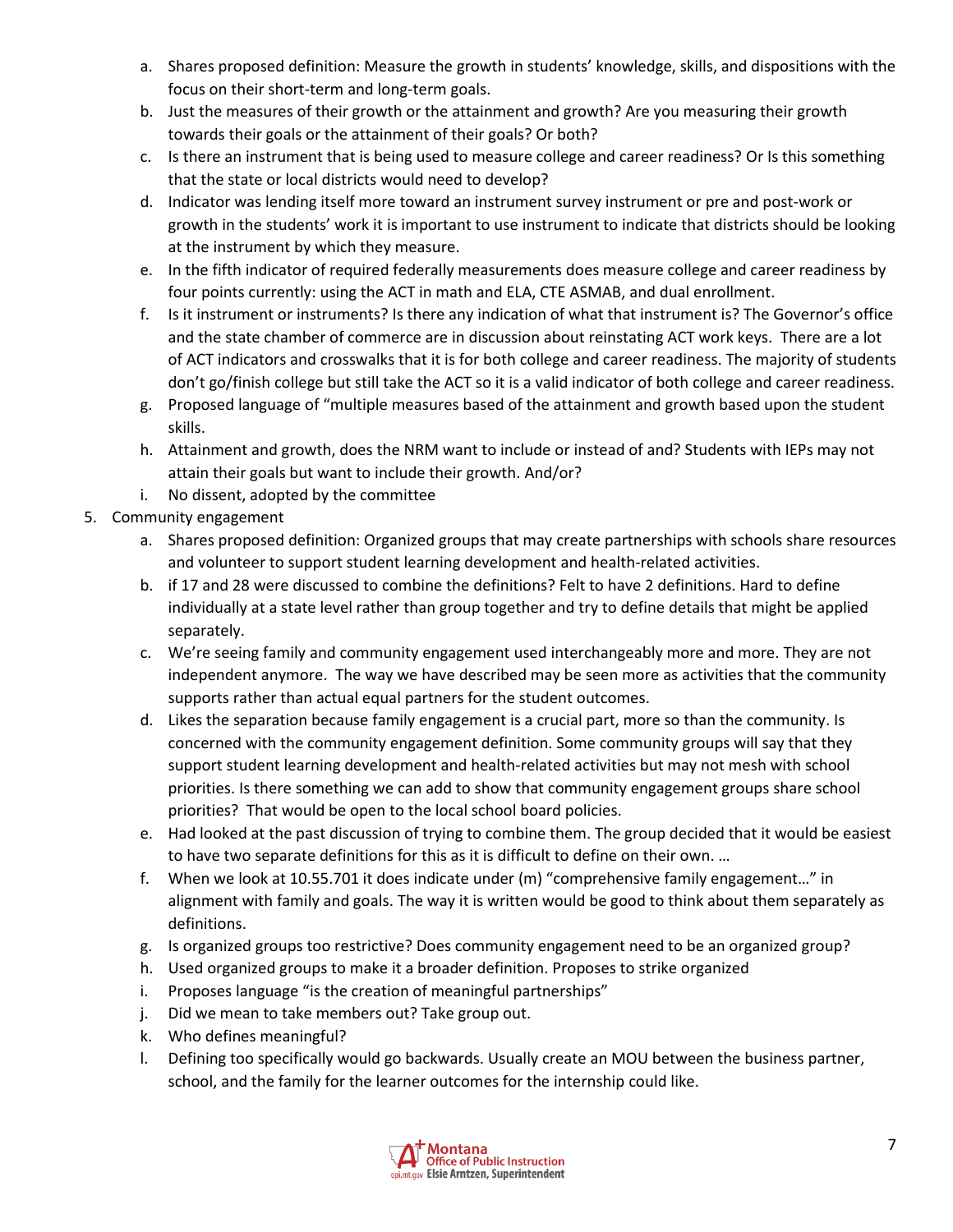- m. 10.55.701 (m)(vi) would this replace that subsection, or would it be a new section? It is setting a new potential rule? Or is this just a definition of what that means as identified in statute?
- n. The group working through this was doing it in the context of 701 as it is written now. Applying this in the context of 10.55.701.
- o. Proposal to table for substantive rule discussion
	- i. No dissent, tabled
- 6. Family engagement
	- a. Shares proposed definition: Means a shared partnership with shared responsibilities among families, educational staff, and community groups to promote each students learning, well-being and development of full educational potential during their entire P-12 experience.
	- b. Proposal to table for substantive rule discussion (same as Community engagement definition) i. No dissent, tabled
- 7. Demonstration options
	- a. Shares proposed definition: The methods by which a student has the ability to demonstrate learning proficiencies, college, and career readiness, or graduation requirements as specifically selected by the local school board in which a student is enrolled.
	- b. Consent to adopt
		- i. No dissent, adopted by the committee
- 8. Dual enrollment
	- a. Shares the proposed definition: The opportunity for high school students to be enrolled in high school and post-secondary courses at the same time.
	- b. Do you have to be in high school? A gifted and talented student wouldn't be in High School.
	- c. As a High School student, you do earn credit. You're not necessarily enrolled in two different places at the elementary and Junior High level. Not receiving the benefits of both.
	- d. Appreciates the thought to have middle school or elementary students accelerate. If a middle school student is taking a dual enrollment course, would they be considered a High School student? If we're not defining them as a high student, then it is a non-issue.
	- e. There is not much reason why a middle school student couldn't be earning HS credit.
	- f. Could have a case in which a middle school student could get High school credit if the teacher was licensed for high school. It wouldn't necessarily apply in this place because the credit was attained at a college level.
	- g. You don't receive credit at the younger levels, at High school and college level but, not at the Junior high level. As we look at proficiency-based, there is an opportunity to receive credit. As we look at proficiency-based there is an expanded acceleration opportunity. You're earning credit once you get to HS
	- h. Looking at this in the context of high school, and college dual enrollment credit does anyone know the Board of Regents rules regarding age? Perhaps it is 16 years old but up to a local college to allow someone in under 16. It is implied that they are ahigh school student if they are doing dual enrollment.
	- i. That makes sense in this rule, is there another place we can talk about middle school high school credit.
	- j. Looking at HB 246 in particular and go to the offsite learning component it talks about the advantage another school district may offering over another. The sending district does not have to agree only the receiving district. This potential it could become a measurable advantage. There are districts that offer High School credit to students that are not full-time High school students. We should keep our minds open to is there somewhere else this goes into rule? There are already high schools providing credit for non-high school students. As the methodologies by which students can access post-secondary instruction, we are going to see more and more pressures to respond. Open courses that allow students under 16

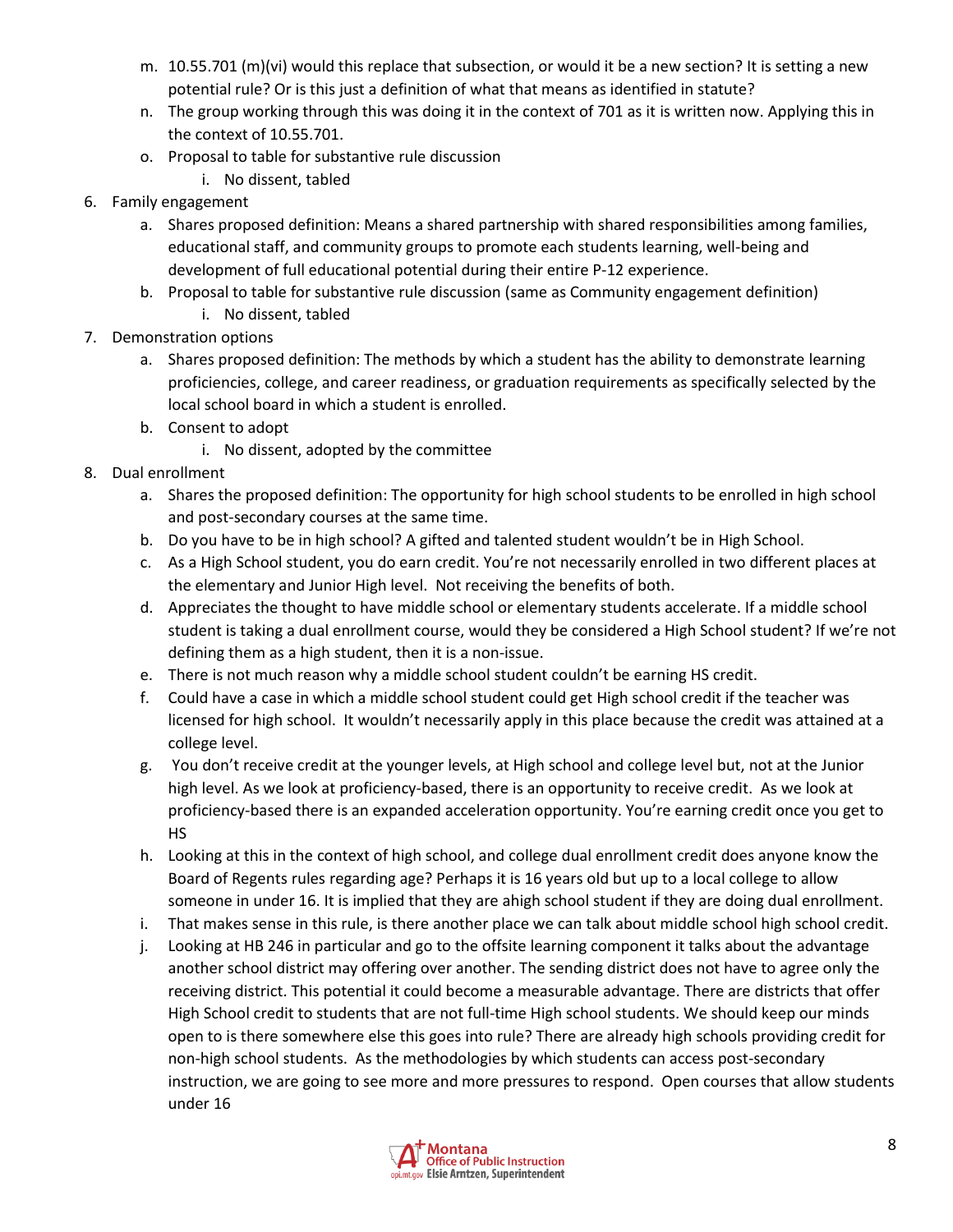- k. State legislature in 2018 defined dual enrollment programs for students 16 and older.
- l. Looking at the policy for the dual enrollment page in MUS. Exceptions can be granted, the most common exemption requested is age.
- m. MSU policy manual 301 a
- n. Admissions May 2021, Early admission refers to a High School student who can earn college credit while enrolled in High School. Doesn't include an age.
- o. Proposal to strike high school
- p. Consensus as amended
	- i. Adopted by the committee as amended
- 9. College credit only no change
	- a. Numbering changed to 26
		- No dissent, adopted by the committee
- 10. Dual credit
	- a. Students receive both high school and college credit for courses taken from a post-secondary institution. Students may or may not be taking these courses during the school day.
	- b. Numbering changed to 27
	- c. Consensus
		- i. No dissent, adopted by the committee
- 11. Concurrent enrollment
	- a. Numbering changed to 28
	- b. No NRM discussion
	- c. Consensus
		- i. No dissent, adopted by the committee
- 12. Graduation rate
	- a. No changes
	- b. No additional NRM discussion
	- c. Consensus
		- i. No dissent, adopted by the committee
- 13. Licensure
	- a. Shares proposed definition to align with Ch57: License or Licensure means a certificate issued or applied for under M.C.A. 20-4-101.
	- b. No dissent, adopted by the committee
- 14. Offsite instructional setting
	- a. Reviews proposed definition: an instructional setting at a location, separate from a main school site, including the provision of service through electronic means, where the school district provides for the delivery of instruction to a student who is enrolled in the district.
	- b. No additional NRM discussion
	- c. Consensus
		- i. No dissent, adopted by the committee
- 15. Program area standards
	- a. Shares proposed definition means
	- b. Chris Olszewski: don't currently have counseling standards, are we bringing them back?
	- c. Julie Murgel: concurs with Chris and notes that library media needs to be aligned to the new standards term (library media and information literacy)
	- d. Renee: is the TF discussing adding standards for school counseling?
	- e. Julie: no there has not been a discussion on that.
	- f. Consensus

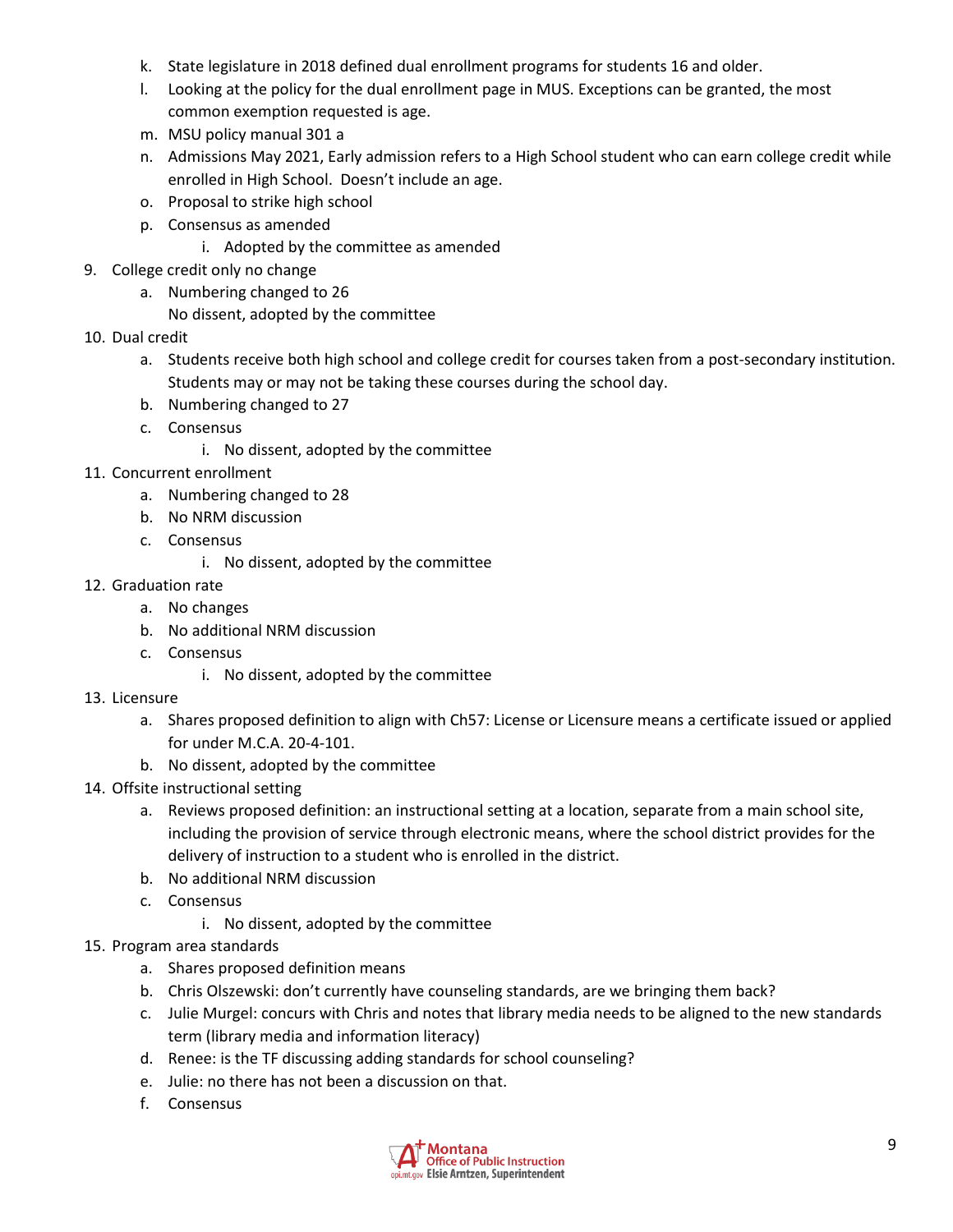- i. No dissent, adopted by the committee
- 16. School system
	- a. McCall Flynn: Reviews group discussion and proposed definition
	- b. Julie Murgel: wonders if it means this should be included under definition 61 School rather than under school system
	- c. Sharyl: School and School system mean two different things?
	- d. Julie Murgel: needs to come back to this conversation of where it sits with attendance centers and transitional kindergarten.
	- e. Ruth: perhaps we need to find a different location. Perhaps these are subsets of what is in an elementary or high school district.
	- f. Julie: Is attendance center what is being referenced but not called out in the definition of a school district?
	- g. Sharyl: every district is organized for its territory. It is not referencing an attendance center. The only definition that exists for that is from a 1974 attorney general opinion.
	- h. Consensus
		- i. No dissent, adopted by committee
- 17. Discussion around attendance center
	- a. There is no place in statute that defines an Attendance center.
	- b. Are attendance centers within Hutterite colonies?
	- c. Does the NRM want to have a definition for attendance center? Attendance centers are not accredited. They are attached or affiliated with a school in some way. The accreditation is through the HS the students belong to.
	- d. If the definition is not anywhere, it should be somewhere. The only question is if this is the right spot.
- 18. Discussion around transitional kindergarten
	- a. No additional discussion of where the definition should go. Perhaps it should be in a similar area as attendance centers.

## Public Comment

- 1. Dennis Parman, Executive Director, Montana Rural Education Association:
	- a. There are two references for attendance center. The one that Deputy Allen mentioned is the oldest. There is another that uses Attendance Center in the definition from 2015. For the purposes of accreditation, attendance center has not been used historically. Attendance Center is not found on the OPI website. Attendance Center comes up with two documents on a google search. There is a not very well-known connection between accreditation and school funding. When a school district wants to have a Hutterite colony join their district, there is a question that needs to be answered. Is it a remote classroom or is it a stand-alone school? There could be effects because of accreditation rules and need to think of the funding and payments. He wouldn't include Attendance center in accreditation.
	- b. Community engagement reminds him of the freedom of speech we have in the constitution. There is nothing that can be put into law, rule, or board policy that says if we don't like what they have to say you cant come say it. If community engagement is about partnerships, schools can go to go to the community and express ideas or vice versa. In either case, the responsibility and authority lies with the board of trustees. Rules cannot be written to restrict those rights. There is a saying, that everyone in democracy gets their say but not everyone gets their way, and that is ok.

## Wrap Up

- 1. Aislinn Brown: reviews tomorrows agenda and upcoming meetings
- 2. Discussion and clarification of School Quality Task Force and Negotiated Rule Making Committee